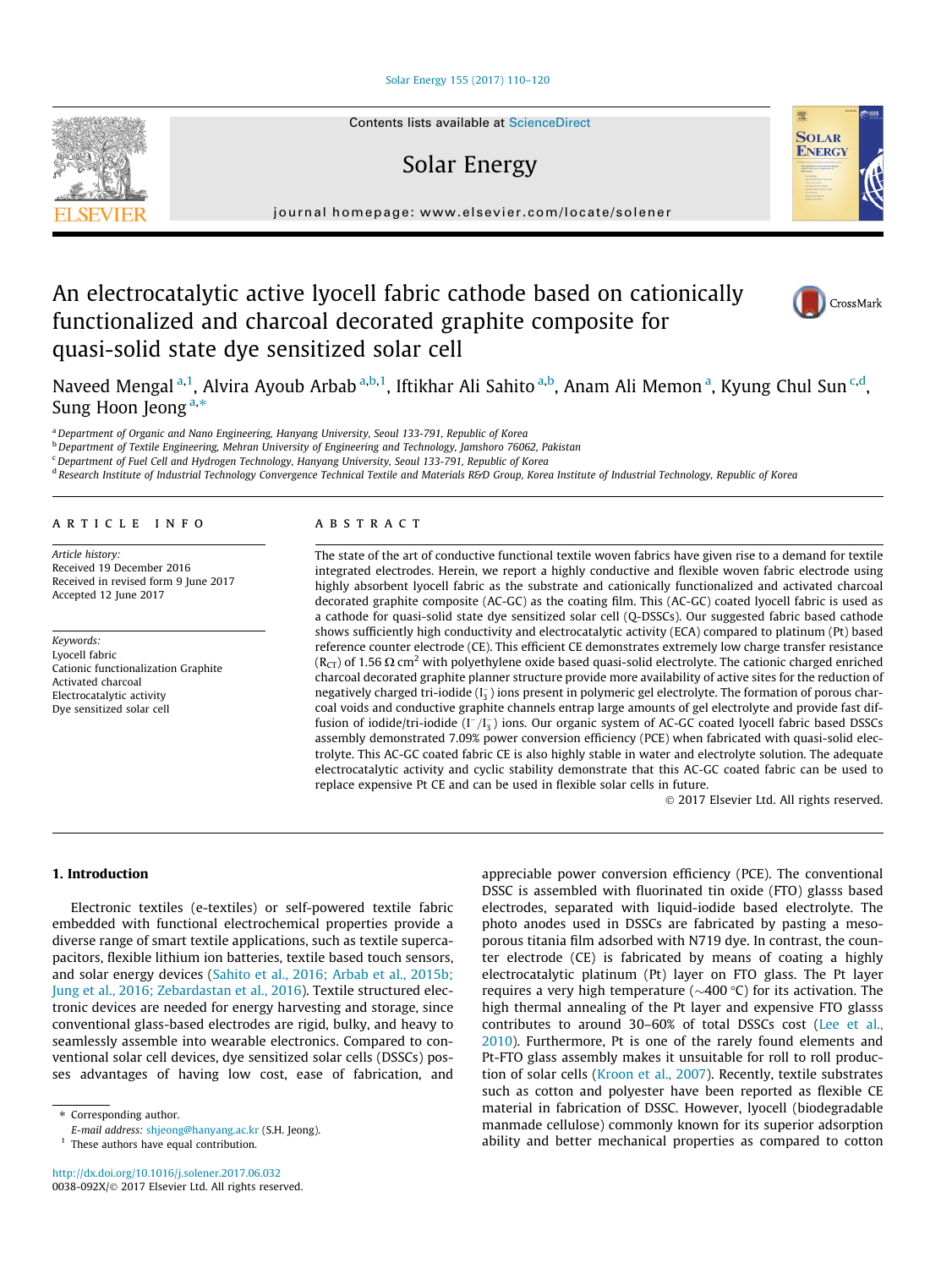fabrics ([Okubayashi et al., 2004; Kwon et al., 2014\)](#page--1-0) has not been reported as a substrate material for CE preparation. The high strength, superb adsorption ability and wrinkle resistant characteristics of lyocell fabric makes it attractive material for application as textile structured electrode substrate. Although, the nonconductive nature of textile substrate requires a coating of highly conductive and electrocatalytic active materials for the application as counter electrode material.

Recently, various carbon based structures ([Janani et al., 2015;](#page--1-0) [Cai et al., 2012; Li et al., 2016a\)](#page--1-0), such as multi-walled carbon nanotube [\(Arbab et al., 2015a; Li et al., 2015; Hou et al., 2016; Wu and](#page--1-0) [Ceng, 2016; Memon et al., 2017a\)](#page--1-0), single walled carbon nanotubes ([Anwar et al., 2013; Yan et al., 2013\)](#page--1-0), activated charcoal ([Adachi](#page--1-0) [and Hoshi, 2013; Beyer et al., 2013\)](#page--1-0), graphite [\(Veerappan et al.,](#page--1-0) [2011; Liu et al., 2011](#page--1-0)), and graphene [\(Mengal et al., 2016; Sahito](#page--1-0) [et al., 2015; Kavan et al., 2014; Kavan, 2013](#page--1-0)) have been proposed for coating of flexible electrode system. Amongst these, graphite is the low cost and most promising materials to be utilised as electroconductive materials. Its high conductivity and chemical stability due to hexagonally stacked carbon layered structure display unique properties for electrochemical applications. The highly oriented graphite matrix structure is composed of edged and basal planes ([Katagiri et al., 1988; Bu and Hu, 2016\)](#page--1-0). However, its dominant basal planner morphology and defect-free matrix limits its electrocatalytic activity to the side edges ([Banks et al., 2005\)](#page--1-0), causing these graphitic planner structures to possess fewer catalytic sites for tri-iodide/iodide reduction reaction. As a result, different techniques have been proposed in the past to incorporate defects in the graphite structures ([Terrones et al., 2010](#page--1-0)).

Conventional cationic functionalization techniques involves the use of harsh acidic treatments and highly concentrated solvents ([Martincic et al., 2015\)](#page--1-0). The chemical treatments fragment the graphite sheets and decrease their electrical conductivity. In addition, graphite structure have low adhesion towards the flexible substrate. Herein, we propose a cationic functionalization of graphite using enzymatic dispersion with acidic media using acetic acid at  $pH \sim$ 3. This cationic functinalisation evenly distributes the positively charge ions on the graphite sheet surface. Further more, cationic functionalization evenly disperses the graphite without affecting its planner morphology. The cationic charged graphite sheets will locate negatively charge iodide ions  $(I^-)$  present in gel electrolyte, and will fasten the reduction mechanism of tri-iodie ions ([Kaniyoor and Ramaprabhu, 2012\)](#page--1-0).

In order to further enhance the surface area of graphite sheet, an inclusion of defect rich carbon materials were throughly studied. For this purpose, we used activated charcoal (AC) with 100 mesh size to incorporate defects rich edges into the planner morphology of graphite sheets. The amorphous AC possess a multi-edged surface with a porous structure ([Chmiola et al.,](#page--1-0) [2006; Miller and Simon, 2008; Memon et al., 2017b\)](#page--1-0). Due to high surface area, AC possess high charge storage capacity and electrocatalytic activity with high charge transfer kinetics ([Imoto et al.,](#page--1-0) [2003; Li et al., 2009](#page--1-0)). However, in AC, the formation of grain boundaries decreases its conductivity [\(Li et al., 2016b\)](#page--1-0). For this purpose, AC was used as supportive defect rich material for graphite sheets. The induction of mesoporous and electrocatalytically active AC on to the highly stacked basal plane of electro conductive graphite enhanced the number of electrocatalytic sites on the graphitic structure without compromising its electrical conductivity. Our proposed system of cationised functionalized graphite, followed by addition of AC provides synchronized characteristics of both high conductivity and ECA. This AC-GC structure is evenly distributed and absorbed into highly absorbent lyocell fabric. The AC-GC coated lyocell fabric electrode is further used as a platinized FTO free CE for quasi-solid state DSSC. Our proposed integrated system of AC-GC coated lyocell fabric CE is envisioned to facilitate the fast charge transfer kinetics and improve the device photovoltaic efficiency.

## 2. Experimental

#### 2.1. Materials

Plain weaved, 100% lyocell fabric was used as electrode substrate, provided by Tencel (Austria). For synthesis of electrocatalytic layer composed of activated charcoal decorated graphite composite (AC-GC), activated charcoal powder (100 mesh particle size, Sigma Aldrich), Graphite powder (particle size <100  $\mu$ m, Asbury Carbon), lipase enzyme from rugose (type VII, Sigma Aldrich), Carboxymethyl cellulose (CMC, sodium salt of  $M_w$ 250,000, Sigma Aldrich) as binder and acetic acid (Junsei chemicals, Japan) for acidic pH were used. Platinized FTO glass CEs were prepared using Chloroplatinic acid hexahydrate  $(H_2PtCl_6)$  from Sigma Aldrich, and fluorinated tin oxide glass (FTO) with  $\sim$ 8  $\Omega$  cm<sup>-2</sup> resistivity from Pilkington Co. was used. For preparation of quasisolid state electrolyte, polyethylene oxide  $(5\%$ ,  $M_w$  300,000) polymer, 1-butyl-3-methylimidazoliumiodide (BMII), Iodine  $(I_2)$ , Lithium iodide (LiI), 4-tert-butylpyridine (TBP), and anhydrous acetonitrile were purchased from Sigma Aldrich Co. For fabrication of photo anode, titania powder  $(TiO<sub>2</sub>)$  P25 (main layer, 20 nm) and G2 (scattering layer <500 nm) was used. Dye sensitizer D719 cisdi-isothicyanato-bis (2,2'-bipyridyl-4,4'-dicarboxylato) ruthenium (II) bis (tetra butyl ammonium) from Everlight Co. was used. For sealing of fabric based DSSCs, thermoplastic ionomer Surlyn  $(60 \mu m)$  purchased from Solaronix was used.

#### 2.2. Fabrication of AC-GC coated lyocell fabric counter electrode

Initially, 3 mg  $mL^{-1}$  cationised lipase aqueous solution was prepared. Acetic acid was added to maintain the acidic pH of the solution. Then 2 g of graphite powder was introduced and sonicated in 100 mL of cationised lipase solution for 2 h. By using cationised lipase solution, the positively charge ions distributed over graphite sheets. Afterwards, AC was gradually added into the solution and stirred for 24 h. For fabrication of highly conductive and electrocatalytic active electro catalyst carbon composite, different percentages (0%, 25%, 50%, 75% and 100%) of AC was added to graphitic solution. The dispersion was then ultra-sonicated for 1 h using sonic probe $\mathcal{F}$ , USA with 40% amplitude, to segregate any remaining chunks of carbonaceous materials. The homogenous carbon solution was then vacuum filtered using 0.5 µm pore size PTFE polymer filter membrane. The carbon cake was thoroughly washed with DI water to remove excess impurities followed by vacuum filtration. An aqueous solution of 2% CMC binder was prepared and mixed in the carbon cake and ultra-sonicated to get a fully dispersed homogenous carbon paste. The as-synthesized carbon paste was stored overnight at room temperature for ageing. The lyocell substrate was then cut into small squares and washed with hot water to remove dirt. The as-synthesized paste was coated onto the cleaned and dried lyocell fabric by a simple tape casting method. The coated samples were dried at room temperature to avoid layer cracking. The thickness of  $\sim$  60  $\mu$ m was carefully controlled to avoid short circuit in the fabricated cells. For effective adhesion of AC-GC structure over fabric and to achieve a high interlayer sheet contact, the samples were dried at 50  $\degree$ C for 30 min followed by hot pressing at 130 °C. Hot pressed AC-GC coated lyocell samples were cut down into 15 mm  $\times$  15 mm square shape and adhered to PET sheet using double sided adhesive tape. PET sheet was used as support material for the fabrication of DSSCs. The detailed schematic illustration of AC-GC coated lyocell fabric electrode preparation is given in [Fig. 1.](#page--1-0) In addition, for comparison, Pt